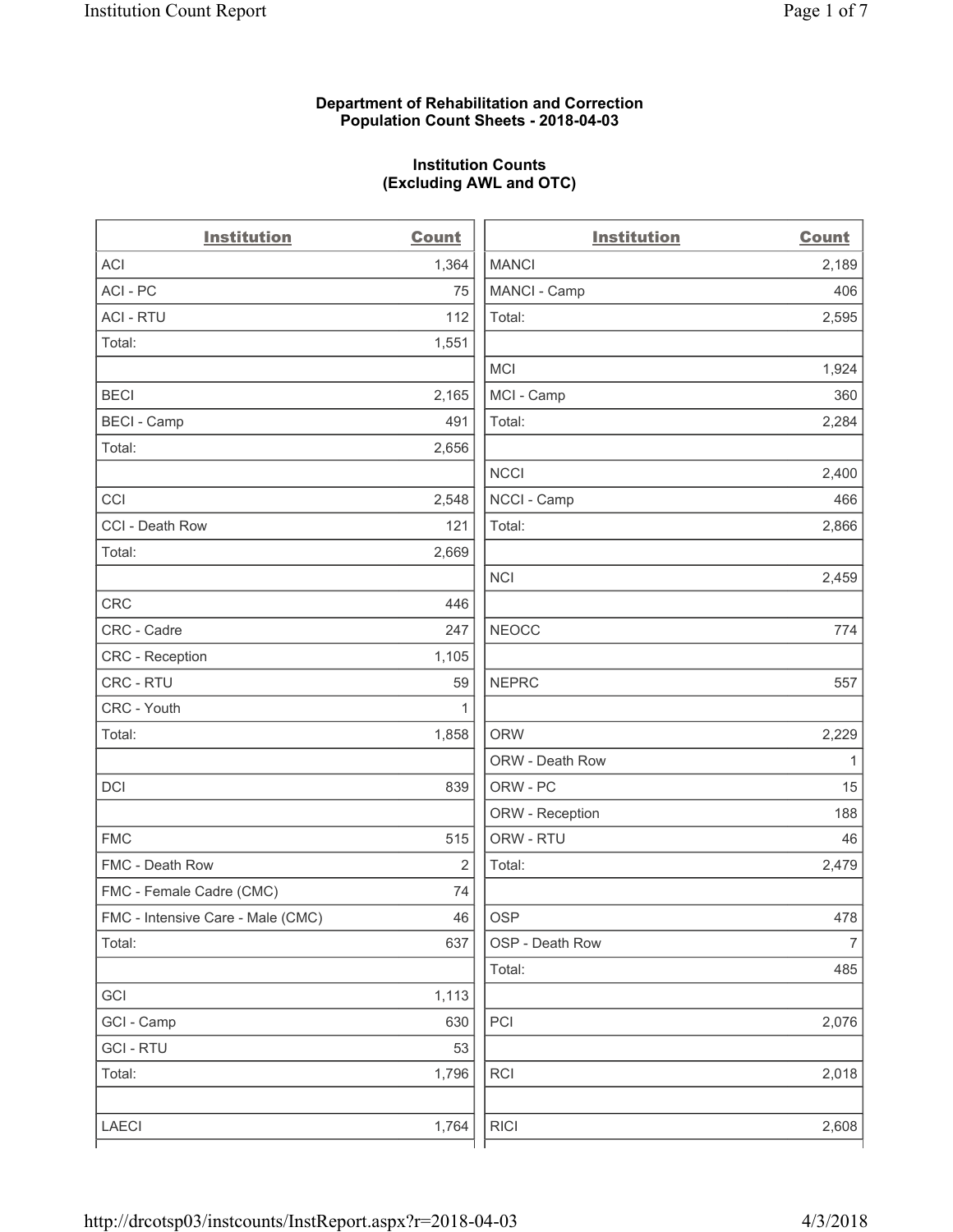| LECI                     | 2,167 | SCI         | 1,558 |
|--------------------------|-------|-------------|-------|
| LECI - Camp              | 124   |             |       |
| Total:                   | 2,291 | <b>SOCF</b> | 1,217 |
|                          |       | SOCF - RTU  | 11    |
| LOCI                     | 2,237 | Total:      | 1,228 |
| LORCI                    | 240   | <b>TCI</b>  | 960   |
| <b>LORCI - Cadre</b>     | 135   | TCI - Camp  | 442   |
| <b>LORCI - Reception</b> | 1,176 | Total:      | 1,402 |
| Total:                   | 1,551 |             |       |
|                          |       | <b>TOCI</b> | 722   |
| <b>MACI</b>              | 1,052 | TOCI - PC   | 90    |
| MACI - Minimum           | 1,173 | Total:      | 812   |
| Total:                   | 2,225 |             |       |
|                          |       | <b>WCI</b>  | 1,281 |
|                          |       | WCI - RTU   | 35    |
|                          |       | Total:      | 1,316 |

\* The Total Population includes 30 Offenders with Reason Codes 30 & 31. \*\* The Total Population includes 38 Offenders with Reason Code 0A.

**Total Population: 49,591**

## **Male Population by Security Level (Include AWL and Exclude OTC)**

| <b>Security Level</b>  | <b>Body</b> | <b>AWL</b> | $(-OTC)$       | <b>Total</b> |
|------------------------|-------------|------------|----------------|--------------|
| Total Level 5          | 98          | 2          |                | 99           |
| <b>Total Level 4</b>   | 2,539       | 21         | 19             | 2,541        |
| Total Level 3          | 12,008      | 129        | 112            | 12,025       |
| Total Level 2          | 15,643      | 191        | 136            | 15,698       |
| Total Level 1          | 15,127      | 140        | 69             | 15,198       |
| <b>Total Death Row</b> | 133         | 3          | $\overline{2}$ | 134          |
| <b>Total Male</b>      | 45,548      | 486        | 339            | 45,695       |

## **Female Population by Institution (Include AWL and Exclude OTC)**

| <b>Institution</b>              | <b>Body</b> | <b>AWL</b> | $(-OTC)$ | <u>Total</u> |
|---------------------------------|-------------|------------|----------|--------------|
| <b>DCI</b>                      | 839         |            |          | 841          |
| <b>FMC</b>                      | 19          |            |          | $\sim$<br>∠  |
| <b>FMC</b> - Female Cadre (CMC) | 74          |            |          | 74           |
|                                 |             |            |          |              |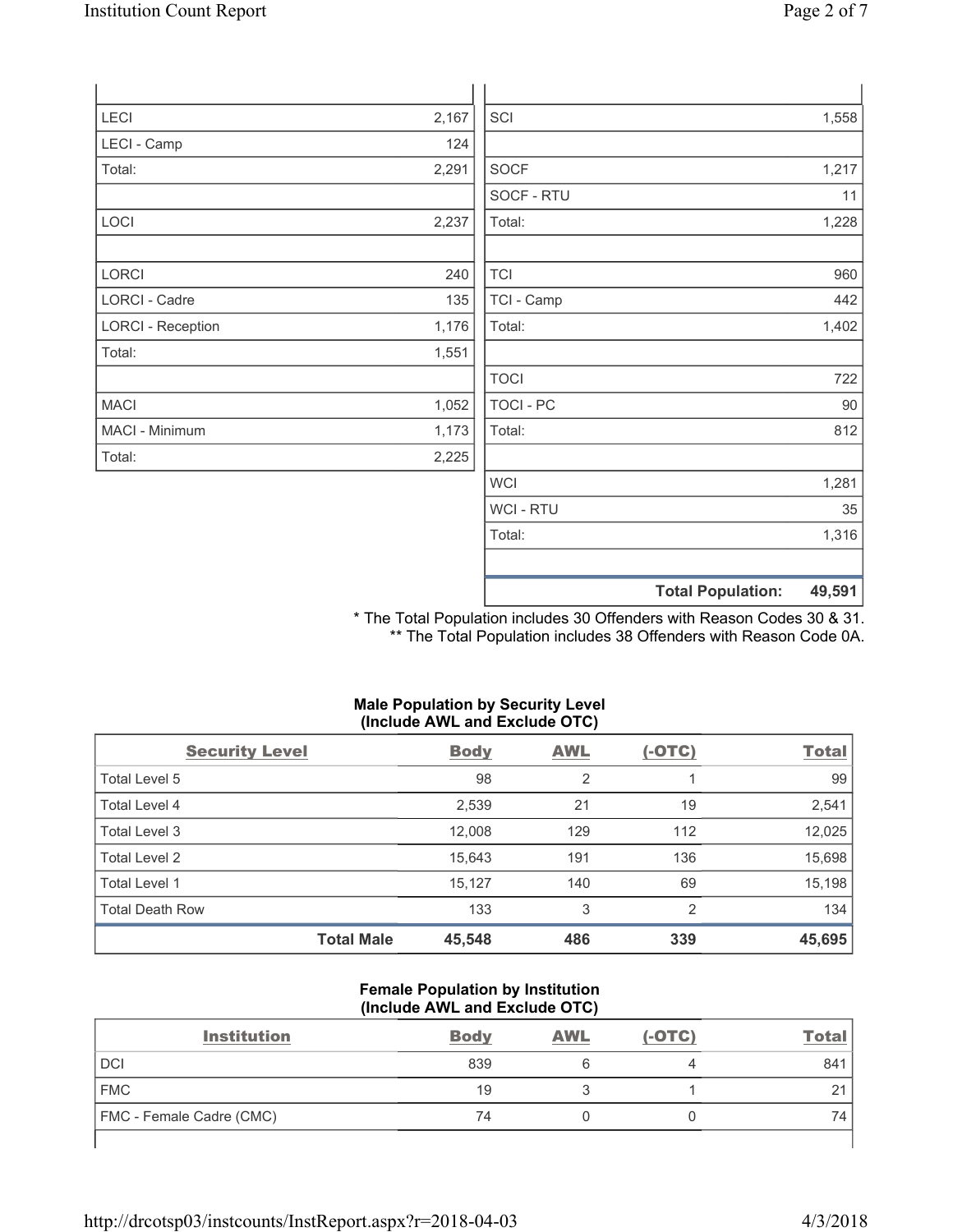| <b>NEPRC</b>    |                          | 556    | 11  | 3        | 564    |
|-----------------|--------------------------|--------|-----|----------|--------|
| <b>ORW</b>      |                          | 2,227  | 41  | 21       | 2,247  |
| ORW - Death Row |                          |        | 0   | 0        |        |
| ORW - PC        |                          | 15     | 0   | $\Omega$ | 15     |
| ORW - Reception |                          | 188    |     | 0        | 189    |
| ORW - RTU       |                          | 46     | 0   |          | 46     |
|                 | <b>Total Female</b>      | 3,965  | 62  | 29       | 3,998  |
|                 |                          |        |     |          |        |
|                 | <b>Total Population:</b> | 49,513 | 548 | 368      | 49,693 |

# **Male Population by Institution: Security Level 5 (Include AWL and Exclude OTC)**

| <b>Institution</b>   | <b>Body</b> | <b>AWL</b> | $(-OTC)$ | <b>Total</b> |
|----------------------|-------------|------------|----------|--------------|
| CRC - RTU            |             |            |          |              |
| <b>MACI</b>          | 2           |            |          |              |
| <b>OSP</b>           | 45          |            |          | 45           |
| <b>RICI</b>          | っ           |            |          |              |
| <b>SOCF</b>          | 41          | 2          |          | 42           |
| SOCF - RTU           |             |            |          |              |
| <b>TOCI</b>          | 6           | U          |          | 6            |
| <b>Total Level 5</b> | 98          |            |          | 99           |

#### **Male Population by Institution: Security Level 4 (Include AWL and Exclude OTC)**

| <b>Institution</b>                | <b>Body</b>    | <b>AWL</b>     | $(-OTC)$     | <b>Total</b>   |
|-----------------------------------|----------------|----------------|--------------|----------------|
| <b>ACI</b>                        | 9              | $\Omega$       | $\Omega$     | 9              |
| <b>ACI - RTU</b>                  |                | 0              | 0            |                |
| <b>BECI</b>                       |                | 1              |              |                |
| CCI                               |                | $\mathbf 0$    | $\Omega$     |                |
| CRC                               | 27             | 0              | 0            | 27             |
| CRC - Reception                   | 2              | $\mathbf 0$    | $\Omega$     | $\overline{2}$ |
| CRC - RTU                         | 12             | 0              | $\mathbf{0}$ | 12             |
| <b>FMC</b>                        |                | $\Omega$       | $\Omega$     |                |
| FMC - Intensive Care - Male (CMC) |                | $\Omega$       | $\Omega$     |                |
| <b>LAECI</b>                      | 2              | 0              | $\Omega$     | $\overline{2}$ |
| LECI                              | 24             | $\mathbf 0$    | $\Omega$     | 24             |
| LOCI                              | $\overline{4}$ | $\mathbf 0$    | $\Omega$     | 4              |
| <b>LORCI</b>                      | 5              | $\overline{2}$ | 2            | 5              |
| LORCI - Cadre                     | 1              | 0              | $\Omega$     | 1              |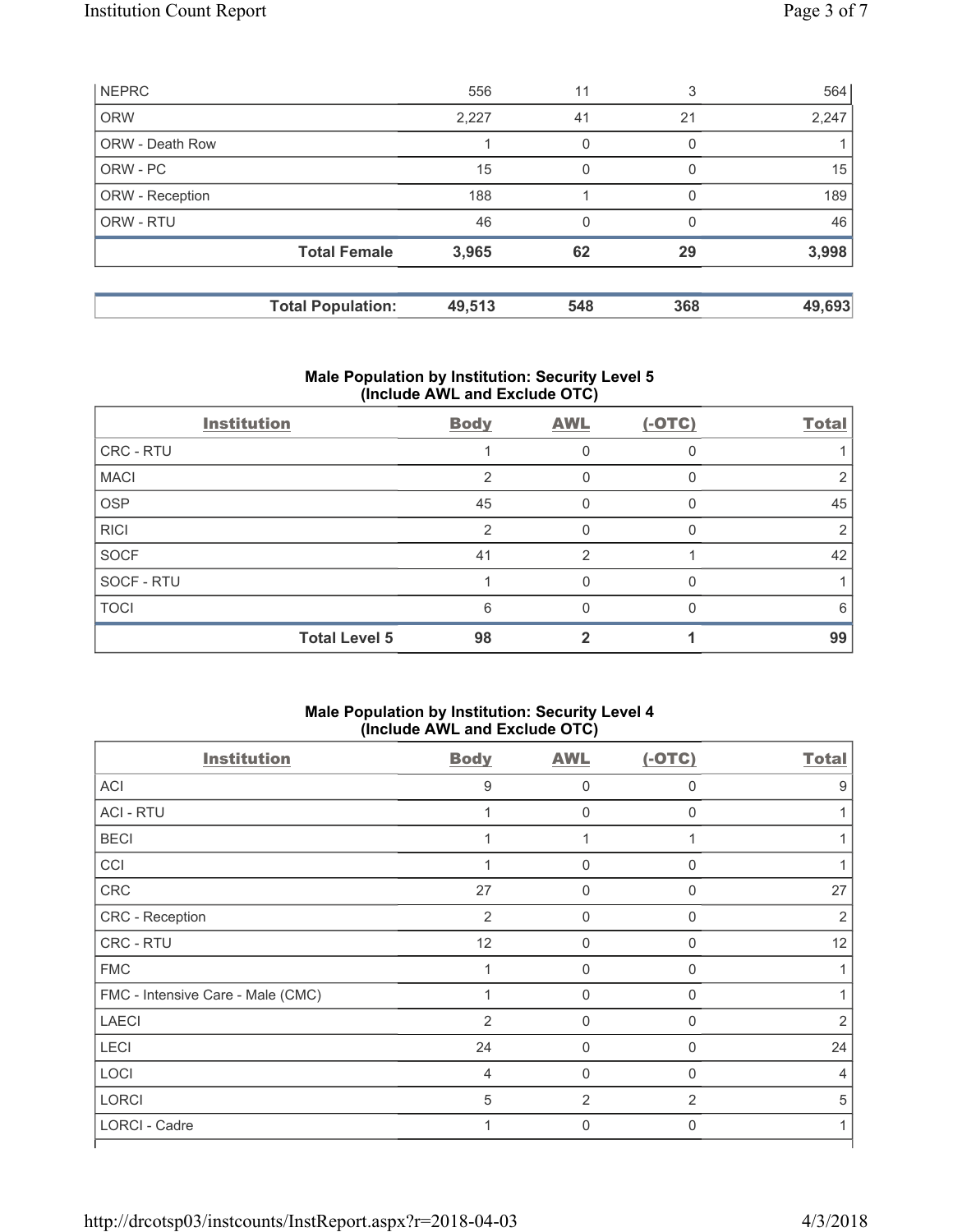| <b>LORCI - Reception</b> |                      | $\overline{4}$   | 0                | $\mathbf 0$    | $\overline{4}$ |
|--------------------------|----------------------|------------------|------------------|----------------|----------------|
| <b>MACI</b>              |                      | 50               | 0                | $\Omega$       | 50             |
| <b>MANCI</b>             |                      | 32               | $\overline{2}$   | 2              | 32             |
| <b>MCI</b>               |                      | 1                | $\mathbf 0$      | $\mathbf 0$    | 1              |
| <b>OSP</b>               |                      | 404              | $\overline{2}$   | $\overline{2}$ | 404            |
| RCI                      |                      | 17               | 1                | 1              | 17             |
| SCI                      |                      |                  | $\mathbf 0$      | 0              |                |
| SOCF                     |                      | 1,165            | 7                | 7              | 1,165          |
| SOCF - RTU               |                      | 10               | $\boldsymbol{0}$ | 0              | 10             |
| <b>TCI</b>               |                      | 19               | $\mathbf 0$      | 0              | 19             |
| <b>TOCI</b>              |                      | 710              | 5                | 3              | 712            |
| TOCI - PC                |                      | 15               | $\mathbf 0$      | 0              | 15             |
| <b>WCI</b>               |                      | 11               | 1                |                | 11             |
| <b>WCI-RTU</b>           |                      | $\boldsymbol{9}$ | $\mathbf 0$      | $\Omega$       | 9              |
|                          | <b>Total Level 4</b> | 2,539            | 21               | 19             | 2,541          |

### **Male Population by Institution: Security Level 3 (Include AWL and Exclude OTC)**

| <b>Institution</b>                | <b>Body</b>    | <b>AWL</b>          | $(-OTC)$            | <b>Total</b>   |
|-----------------------------------|----------------|---------------------|---------------------|----------------|
| <b>ACI</b>                        | 20             | $\mathbf{1}$        | $\mathsf{O}\xspace$ | 21             |
| <b>BECI</b>                       | 7              | $\mathbf 0$         | $\mathsf 0$         | $\overline{7}$ |
| CCI                               | $\sqrt{3}$     | $\mathbf 0$         | $\mathsf{O}\xspace$ | $\mathfrak{S}$ |
| <b>CRC</b>                        | 110            | $\sqrt{3}$          | $\,$ 3 $\,$         | 110            |
| CRC - Cadre                       | 139            | $\mathbf 0$         | $\mathbf 0$         | 139            |
| CRC - Reception                   | 796            | 21                  | 20                  | 797            |
| <b>CRC - RTU</b>                  | 43             | $\mathbf 0$         | $\mathsf 0$         | 43             |
| CRC - Youth                       | 1              | $\mathsf{O}\xspace$ | $\mathsf{O}\xspace$ | 1              |
| <b>FMC</b>                        | 1              | $\mathbf 0$         | $\mathsf 0$         | 1              |
| FMC - Intensive Care - Male (CMC) | 4              | $\mathbf 0$         | $\mathsf 0$         | $\overline{4}$ |
| GCI                               | 3              | $\mathsf{O}\xspace$ | $\mathsf 0$         | $\sqrt{3}$     |
| <b>LAECI</b>                      | $\overline{2}$ | $\mathbf 0$         | $\mathsf 0$         | $\overline{2}$ |
| <b>LECI</b>                       | 2,142          | 18                  | 13                  | 2,147          |
| LOCI                              | 1              | $\mathbf 0$         | $\mathbf 0$         | $\mathbf{1}$   |
| <b>LORCI</b>                      | 33             | 23                  | 22                  | 34             |
| <b>LORCI - Cadre</b>              | 81             | $\mathbf 0$         | $\mathsf 0$         | 81             |
| <b>LORCI - Reception</b>          | 650            | $6\,$               | 6                   | 650            |
| <b>MACI</b>                       | 918            | 4                   | $\overline{2}$      | 920            |
| <b>MANCI</b>                      | 2,119          | 16                  | 14                  | 2,121          |
| <b>NCCI</b>                       | 5              | $\mathbf 0$         | $\mathsf{O}\xspace$ | $\sqrt{5}$     |
| <b>NCI</b>                        | 4              | $\mathsf{O}\xspace$ | 0                   | $\overline{4}$ |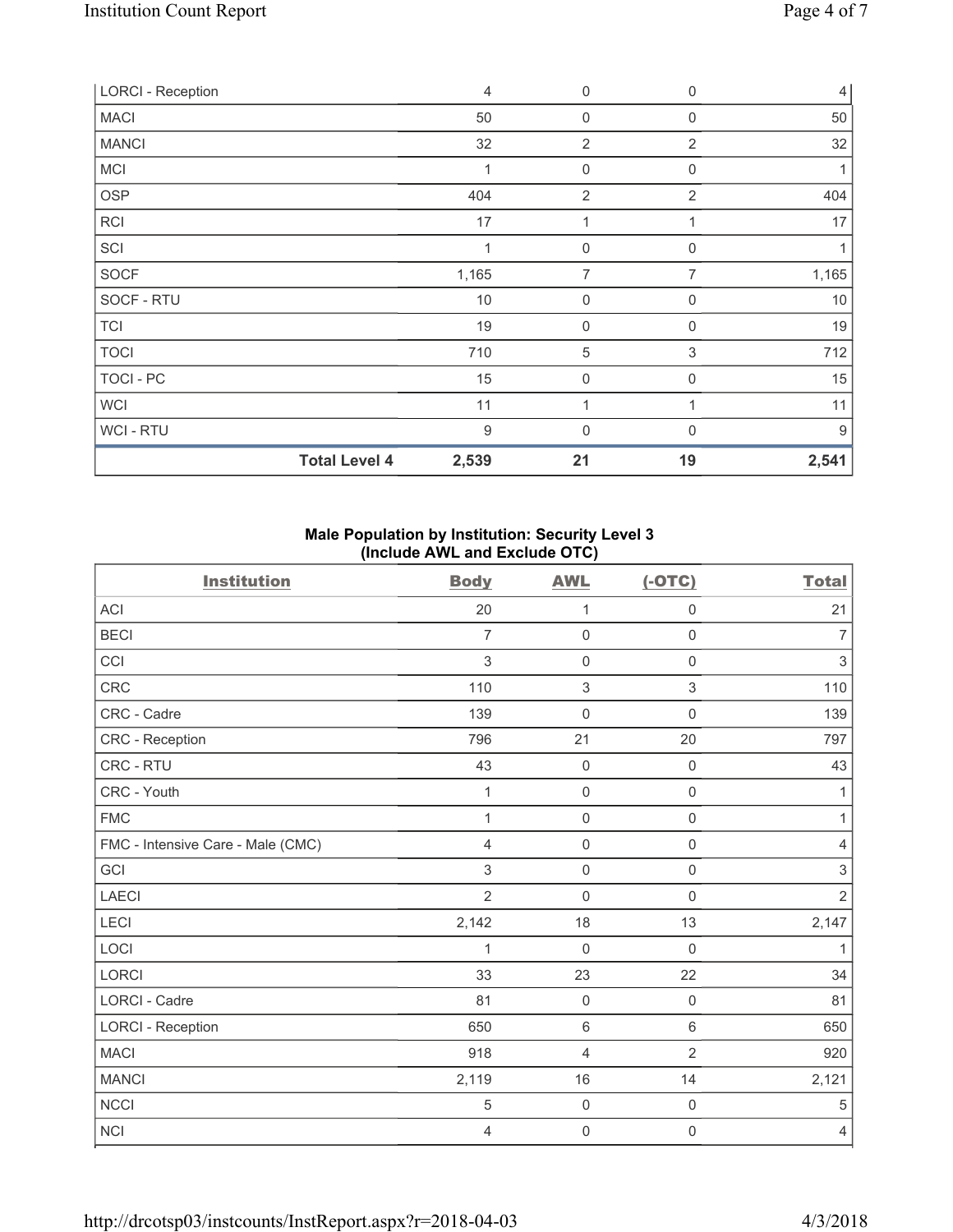| <b>NEOCC</b> |                      | 773              | $\sqrt{3}$     | 3           | 773    |
|--------------|----------------------|------------------|----------------|-------------|--------|
| <b>OSP</b>   |                      | 9                | 0              | $\Omega$    | 9      |
| PCI          |                      | 32               | 1              | $\mathbf 0$ | 33     |
| <b>RCI</b>   |                      | 1,829            | 19             | 15          | 1,833  |
| <b>RICI</b>  |                      | 7                | 0              | 0           |        |
| SCI          |                      | 1                | $\mathbf 0$    | 0           |        |
| SOCF         |                      | $\boldsymbol{9}$ | $\mathbf 0$    | 0           | 9      |
| <b>TCI</b>   |                      | 895              | 8              | 8           | 895    |
| TCI - Camp   |                      | 1                | $\mathbf 0$    | 0           |        |
| <b>TOCI</b>  |                      | 6                | $\overline{2}$ | 2           | 6      |
| TOCI - PC    |                      | 75               | 0              | $\Omega$    | 75     |
| <b>WCI</b>   |                      | 1,266            | 4              | 4           | 1,266  |
| WCI - RTU    |                      | 23               | 0              | $\Omega$    | 23     |
|              | <b>Total Level 3</b> | 12,008           | 129            | 112         | 12,025 |

### **Male Population by Institution: Security Level 2 (Include AWL and Exclude OTC)**

| <b>Institution</b>                | <b>Body</b> | <b>AWL</b>       | $(-OTC)$            | <b>Total</b> |
|-----------------------------------|-------------|------------------|---------------------|--------------|
| ACI                               | 708         | $\overline{4}$   | $\,$ 3 $\,$         | 709          |
| ACI - PC                          | 72          | $\mathbf{1}$     | 1                   | 72           |
| <b>ACI - RTU</b>                  | 80          | $\mathbf 0$      | $\mathbf 0$         | 80           |
| <b>BECI</b>                       | 1,395       | 15               | 11                  | 1,399        |
| CCI                               | 1,955       | 14               | $\,6\,$             | 1,963        |
| CRC                               | 150         | $\mathbf{3}$     | $\mathsf 3$         | 150          |
| CRC - Cadre                       | 107         | $\mathbf 0$      | $\mathbf 0$         | 107          |
| CRC - Reception                   | 191         | $\boldsymbol{9}$ | $\mathsf g$         | 191          |
| CRC - RTU                         | 3           | $\mathbf 0$      | $\mathsf{O}\xspace$ | $\mathsf 3$  |
| <b>FMC</b>                        | 8           | 3                | $\mathsf{O}\xspace$ | 11           |
| FMC - Intensive Care - Male (CMC) | 18          | $\mathbf 0$      | $\mathsf{O}\xspace$ | 18           |
| GCI                               | 469         | $\,6\,$          | 5                   | 470          |
| <b>GCI-RTU</b>                    | 43          | $\mathbf 0$      | $\mathsf 0$         | 43           |
| <b>LAECI</b>                      | 1,046       | 17               | 10                  | 1,053        |
| LECI                              | 1           | $\mathbf 0$      | $\mathsf 0$         | $\mathbf{1}$ |
| LOCI                              | 1,124       | 5                | $\overline{4}$      | 1,125        |
| <b>LORCI</b>                      | 138         | 23               | 21                  | 140          |
| <b>LORCI - Cadre</b>              | 47          | $\mathbf 0$      | $\mathsf 0$         | 47           |
| <b>LORCI - Reception</b>          | 368         | $\,$ 3 $\,$      | $\mathsf 3$         | 368          |
| <b>MACI</b>                       | 82          | 1                | $\mathsf{O}\xspace$ | 83           |
| <b>MANCI</b>                      | 5           | 1                | $\mathbf{1}$        | 5            |
| <b>MCI</b>                        | 1,455       | $\boldsymbol{9}$ | $\,6\,$             | 1,458        |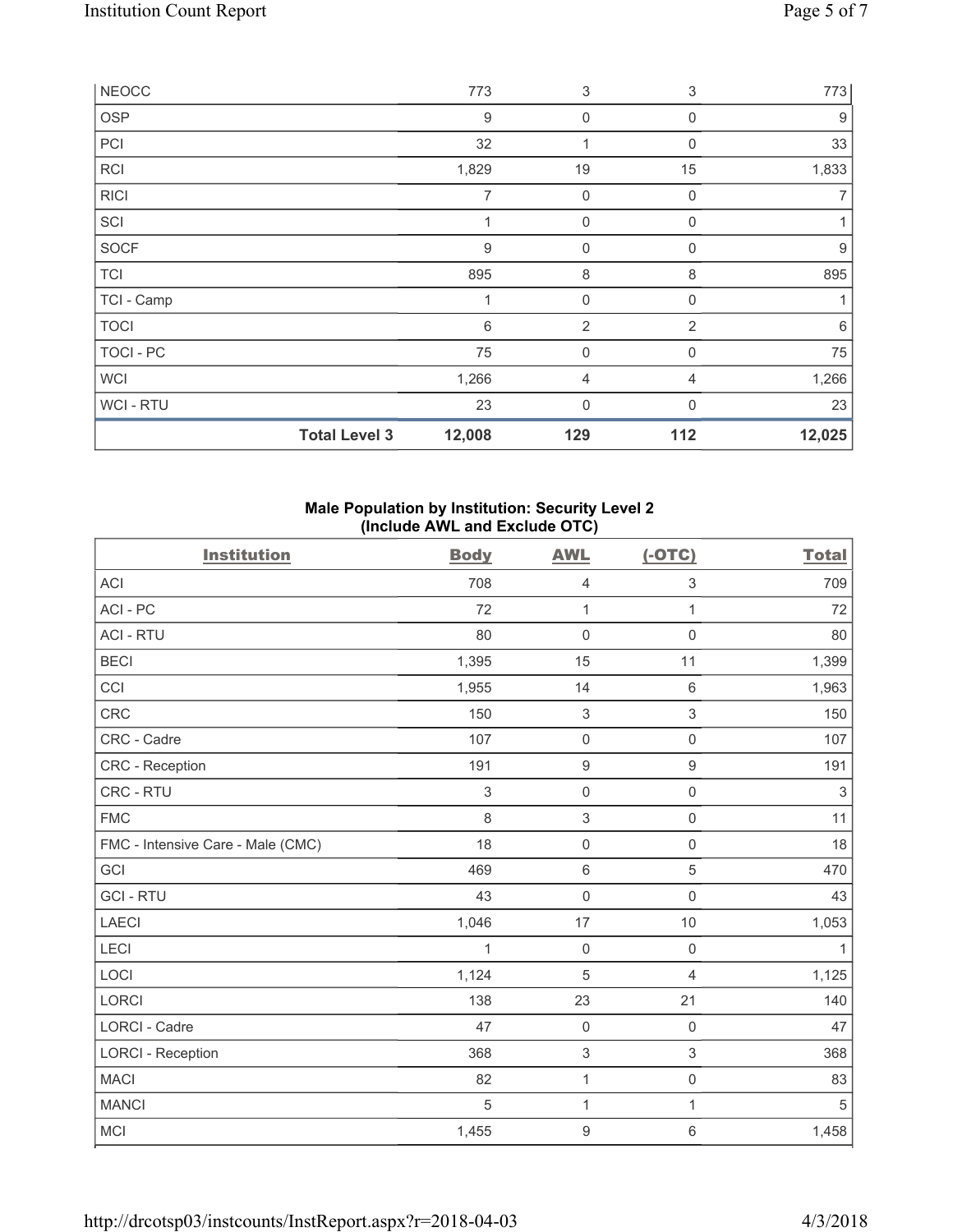| MCI - Camp   |                      | 1              | $\mathbf 0$ | 0                         | 1              |
|--------------|----------------------|----------------|-------------|---------------------------|----------------|
| <b>NCCI</b>  |                      | 1,274          | 11          | 8                         | 1,277          |
| <b>NCI</b>   |                      | 1,635          | 21          | 18                        | 1,638          |
| <b>NEOCC</b> |                      |                | $\mathsf 0$ | 0                         |                |
| <b>OSP</b>   |                      | 1              | $\mathbf 0$ | 0                         |                |
| PCI          |                      | 790            | $10$        | 1                         | 799            |
| <b>RCI</b>   |                      | 170            | 1           | 0                         | 171            |
| <b>RICI</b>  |                      | 1,458          | 28          | 22                        | 1,464          |
| SCI          |                      | 835            | $\sqrt{5}$  | $\ensuremath{\mathsf{3}}$ | 837            |
| <b>SOCF</b>  |                      | $\overline{2}$ | $\mathbf 0$ | $\mathbf{0}$              | $\overline{2}$ |
| <b>TCI</b>   |                      | $\overline{7}$ | $\mathbf 0$ | $\Omega$                  | $\overline{7}$ |
| <b>TOCI</b>  |                      | $\mathbf 0$    | 1           |                           | $\mathbf 0$    |
| <b>WCI</b>   |                      | $\overline{4}$ | $\mathbf 0$ | O                         | 4              |
|              | <b>Total Level 2</b> | 15,643         | 191         | 136                       | 15,698         |

## **Male Population by Institution: Security Level 1 (Include AWL and Exclude OTC)**

| <b>Institution</b>                | <b>Body</b>    | <b>AWL</b>          | $(-OTC)$            | <b>Total</b> |
|-----------------------------------|----------------|---------------------|---------------------|--------------|
| <b>ACI</b>                        | 627            | 5                   | 1                   | 631          |
| ACI - PC                          | 3              | $\mathsf{O}\xspace$ | $\mathsf 0$         | $\,$ 3 $\,$  |
| <b>ACI - RTU</b>                  | 31             | $\mathsf{O}\xspace$ | $\mathsf{O}\xspace$ | 31           |
| <b>BECI</b>                       | 762            | $\overline{5}$      | 1                   | 766          |
| <b>BECI - Camp</b>                | 491            | $\mathbf 0$         | $\mathsf 0$         | 491          |
| CCI                               | 588            | $\overline{4}$      | 1                   | 591          |
| <b>CRC</b>                        | 96             | $\,6\,$             | 5                   | 97           |
| CRC - Cadre                       | 1              | $\mathsf{O}\xspace$ | $\mathsf{O}\xspace$ | 1            |
| CRC - Reception                   | 112            | $\overline{4}$      | 3                   | 113          |
| <b>FMC</b>                        | 485            | $\sqrt{3}$          | $\mathsf 0$         | 488          |
| FMC - Intensive Care - Male (CMC) | 23             | $\mathsf{O}\xspace$ | $\mathsf 0$         | 23           |
| GCI                               | 640            | 11                  | $\overline{2}$      | 649          |
| GCI - Camp                        | 630            | $\mathbf 0$         | $\mathsf{O}\xspace$ | 630          |
| <b>GCI-RTU</b>                    | 10             | $\mathsf{O}\xspace$ | $\mathsf{O}\xspace$ | 10           |
| <b>LAECI</b>                      | 714            | 10                  | 8                   | 716          |
| LECI - Camp                       | 124            | $\mathbf 0$         | $\mathsf{O}\xspace$ | 124          |
| LOCI                              | 1,108          | $\overline{4}$      | 3                   | 1,109        |
| <b>LORCI</b>                      | 64             | 10                  | $\mathsf g$         | 65           |
| <b>LORCI - Cadre</b>              | $6\phantom{1}$ | $\mathsf{O}\xspace$ | $\mathsf{O}\xspace$ | $\,6\,$      |
| <b>LORCI - Reception</b>          | 154            | $\mathbf{1}$        | 1                   | 154          |
| MACI - Minimum                    | 1,173          | $\overline{7}$      | 5                   | 1,175        |
| <b>MANCI</b>                      | 33             | $\,6\,$             | $\overline{2}$      | 37           |